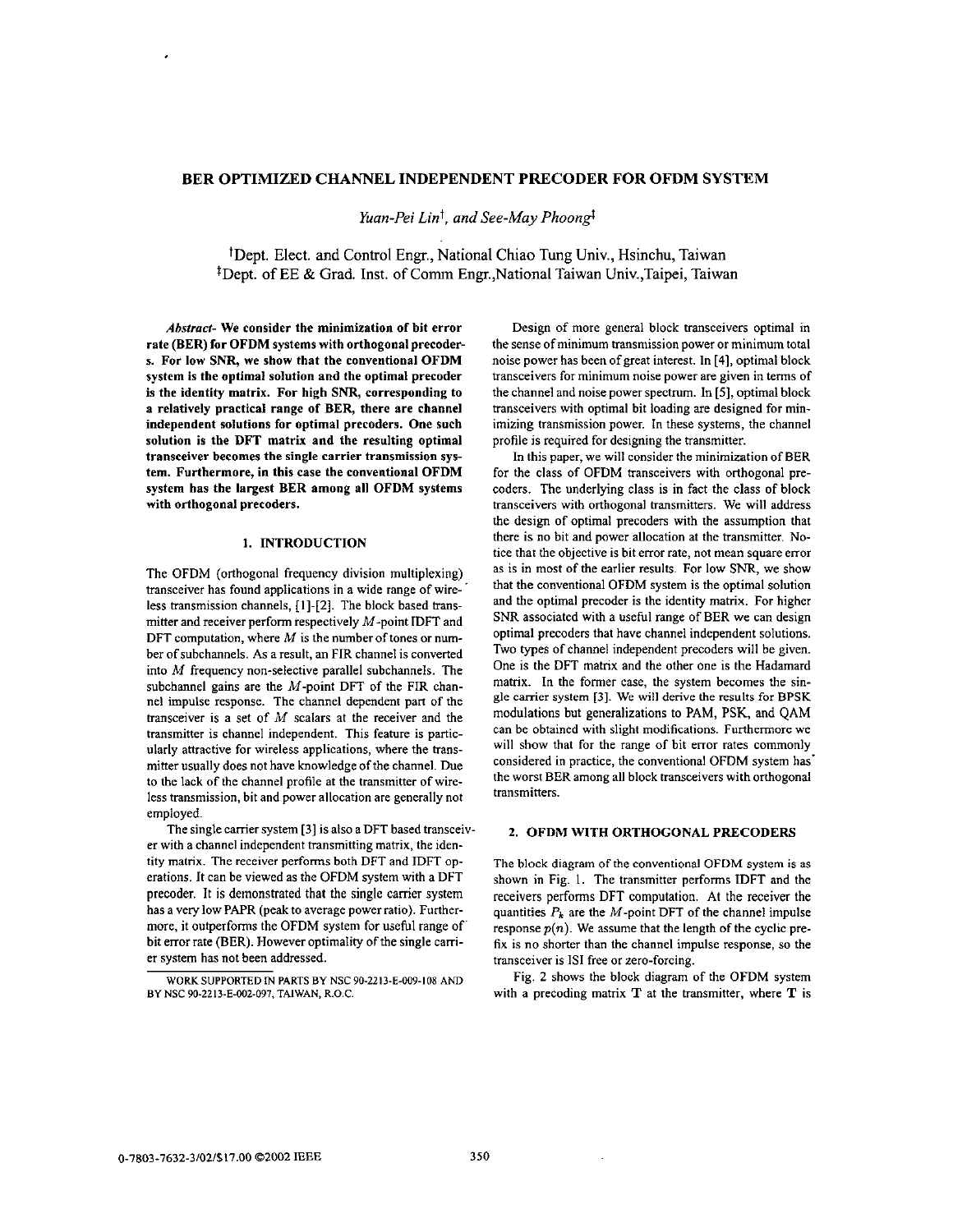orthogonal with  $T^{\dagger}T = I$ . To have a zero-forcing receiver, **Tt** is cascaded to the end of the receiver, This is also a general block transceiver with an orthogonal transmitting matrix  $G = W^{\dagger}T$ . The resulting transmitting matrix G and receiving matrix **S** are as shown in [Fig. 2.](#page-0-0)

Bit Error Rate. We assume that the channel noise  $\nu(n)$ is complex AWGN with power spectral density  $2N_0$  and the modulation scheme is BPSK, modulation symbols  $s_k =$  $\pm \sqrt{\mathcal{E}}_s$ . Let the noise vector be **e** = **x** - **s**. As BPSK symbols are real the relevant noise variance  $\sigma^2(i)$  of the *i*-th subchannel is given by *i*<sub>c</sub>  $\overline{\mathcal{E}}_s$ . Let the noise vector be  $e = x - s$ . As BPSK sym-<br>*i*  $\overline{\mathcal{E}}_s$ . Let the noise vector be  $e = x - s$ . As BPSK sym-<br>*s* are real the relevant noise variance  $\sigma^2(i)$  of the *i*-th<br>channel is given by<br> $\sigma^$ 

$$
\sigma^{2}(i) = N_{0} \sum_{k=0}^{M-1} \frac{|t_{k,i}|^{2}}{|P_{k}|^{2}}, \quad i = 0, 1, \cdots, M-1, \quad (1)
$$

where  $t_{k,i}$  denotes the  $(k,i)$ -th element of **T**. Let  $\beta(i)$  =  $\sigma^2(i)/\mathcal{E}_s$ , the noise-to-signal ratio (NSR) of *i*-th subchannel, then

$$
\beta(i) = \frac{1}{\gamma} \sum_{k=0}^{M-1} \frac{|t_{k,i}|^2}{|P_k|^2}, \quad \gamma = \mathcal{E}_s/N_0.
$$
 (2)

As **T** is orthogonal, we have  $\sum_{i=0}^{M-1} |t_{k,i}|^2 = 1$ . Using this fact, we can write the average mean squared error  $\mathcal{E}_{rr}$  =  $1/M \sum_{i=0}^{M-1} \sigma^2(i)$  as

$$
\mathcal{E}_{rr} = \frac{N_0}{M} \sum_{i=0}^{M-1} \frac{1}{|P_i|^2}.
$$
 (3)

The average mean squared error is independent of **T.** All OFDM transceivers with an orthogonal precoder T has the same  $\mathcal{E}_{rr}$ .

For BPSK modulation, the BER of the *i*-th subchannel is  $P_T(i) = Q\left(\sqrt{\mathcal{E}_s/\sigma^2(i)}\right)$ . For the convenience of subsequent discussion, we introduce the function

$$
f(y) = Q(1/\sqrt{y}). \tag{4}
$$

In terms of  $f(\cdot)$  and subchannel NSR, we have

$$
\mathcal{P}_T(i) = f(\beta(i)), \quad \mathcal{P}_T = \frac{1}{M} \sum_{i=0}^{M-1} f(\beta(i)),
$$

where  $\mathcal{P}_T$  is the average bit error rate,

• *The OFDM case:* The orthogonal matrix  $T = I$ . We have,

$$
\sigma_{offam}^2(i) = N_0/|P_i|^2, \quad i = 0, 1, \cdots, M-1.
$$
 (5)

For the *i*-th subchannel, the NSR  $\beta_{ofdm}(i)$  is

$$
\beta_{ofdm}(i) = \frac{1}{\gamma |P_i|^2},
$$

where  $\gamma$  is the signal-to-noise ratio  $\mathcal{E}_s/N_0$ . The BER of the OFDM system becomes,

$$
\mathcal{P}_{ofdm} = \frac{1}{M} \sum_{i=0}^{M-1} f(\beta_{ofdm}(i)) = \frac{1}{M} \sum_{i=0}^{M-1} f\left(\frac{1}{\gamma |P_i|^2}\right)
$$

*The single* carrier *case:* The orthogonal matrix **T** = **W.** The noise variances in all the subchannels are the same and it is equal to the average mean squared error  $\sigma_{sc}^2 = \mathcal{E}_{rr}$ . As a result, all the subchannels have the same NSR  $\beta_{sc} = \mathcal{E}_{rr}/\mathcal{E}_s$  or

$$
\beta_{sc} = \frac{1}{M} \sum_{i=0}^{M-1} \frac{1}{\gamma |P_i|^2},
$$

which is also the average of  $\beta_{ofdm}(k)$ . In fact, as the average mean squared error is always  $\varepsilon_{rr}$ , we have  $\beta_{sc} = 1/M \sum_{i=0}^{M-1} \beta(i)$  for any orthogonal T. The bit error rate of the single carrier system is

$$
\mathcal{P}_{sc} = f\left(\beta_{sc}\right) = f\left(\frac{1}{M} \sum_{i=0}^{M-1} \frac{1}{\gamma |P_i|^2}\right). \tag{6}
$$

Notice that **T** is orthogonal with  $T^{\dagger}T = I$  and the columns of T has unit energy, i.e.,  $\sum_{i=0}^{M-1} |t_{i,k}|^2 = 1$ , for all *k.* It can be verified that,

$$
\min_{k} \sigma_{ofdm}^2(k) \le \sigma^2(i) \le \max_{k} \sigma_{ofdm}^2(k), \forall i. \tag{7}
$$

The relations hold for any orthogonal precoder **T.** For different choice of **T,** the redistributed noise variances are bounded in between  $\min_k \sigma_{ofdm}^2(k)$  and  $\max_k \sigma_{ofdm}^2(k)$ . For any orthogonal precoder **T,** the best subchannel is no better than the best subchannel of the OFDM system and the worst subchannel is no worse than the worst subchanne1 of the OFDM system. In the next section, we derive the optimal **T** such that BER is minimized.

#### **3. OPTIMALT**

As we will see later, the bit error rate performance is closely related to the behavior of the function  $f(\cdot)$  to be given in the following lemma *[6].* 

**Lemma 1** The function  $f(y) = Q(\frac{1}{\sqrt{y}})$  is monotone in*creasing. It is convex when*  $y \leq 1/3$  *and concave when*  $y > 1/3$ .

A plot of  $f(y)$  is shown in Fig. 3. For a given channel, the subchannels are operating in the convex or concave region of the function  $f(\cdot)$  depending on the SNR  $\gamma = \mathcal{E}_s/N_0$ . We define three useful SNR quantities,

$$
\gamma_0 = \min_i \frac{3}{|P_i|^2}, \quad \bar{\gamma} = \frac{1}{M} \sum_{i=0}^{M-1} \frac{3}{|P_i|^2} \quad \gamma_1 = \max_i \frac{3}{|P_i|^2}.
$$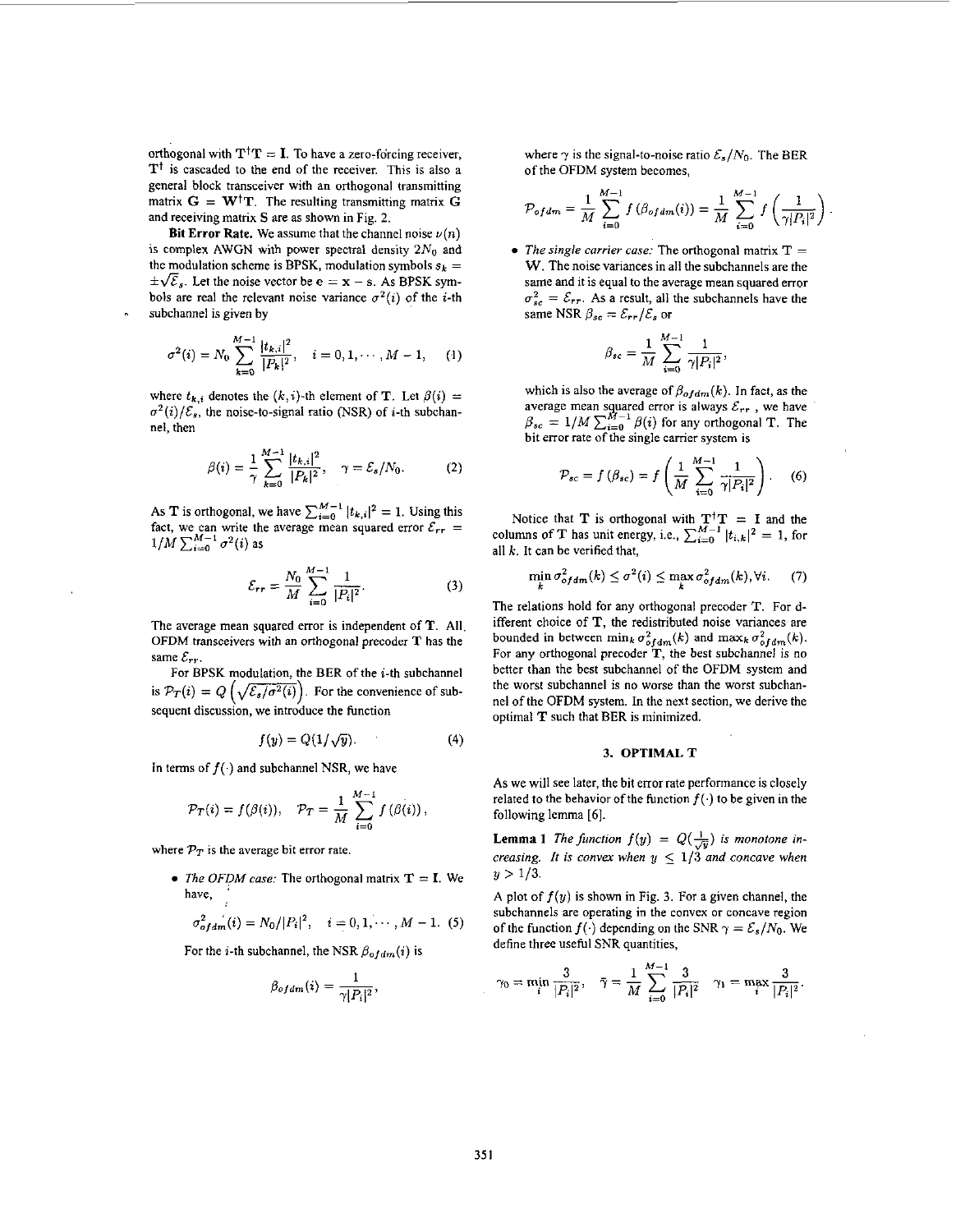

Figure 1: The block diagram of the OFDM system over a channel  $P(z)$  with additive noise  $\nu(n)$ .



Figure 2: The OFDM system with a precoder T.



Figure 3: Plot of  $f(y) = Q(1/\sqrt{y})$  for  $0 \le y \le 1$ .

By definition they satisfy  $\gamma_0 \leq \bar{\gamma} \leq \gamma_1$ . When  $\gamma = \bar{\gamma}$ , we have  $\beta_{sc} = \frac{1}{2}$ . The value  $\bar{\gamma}$  is the SNR for which the subchannels of the single carrier system are operating on the boundary between convex and concave region of  $f(\cdot)$ . Notice that if  $\gamma \geq \gamma_1$ , the subchannel NSR  $\beta_{\text{of}} d_m(i) \leq \frac{1}{3}$ , for all i;  $\beta_{ofdm}(i)$  falls into the convex region of the function  $f(y)$ . On the other hand, if  $\gamma \leq \gamma_0$ , all the subchannel NSRs fall into the concave region of  $f(y)$ . For these two ranges of  $\gamma$ , we can establish the following relation among the BER performance of the OFDM system, the single carrier system and the OFDM system with an arbitrary orthogonal precoder T.

**Theorem 1** Let  $P_T$  be the bit error rate of the OFDM systems with an orthogonal precoder  $T$  in Fig. 2. Then

$$
\mathcal{P}_{ofdm} \geq \mathcal{P}_T \geq \mathcal{P}_{sc}, \quad \text{for } \gamma \geq \gamma_1,
$$
\n
$$
\mathcal{P}_{ofdm} \leq \mathcal{P}_T \leq \mathcal{P}_{sc}, \quad \text{for } \gamma \leq \gamma_0.
$$

Each of the two inequalities relating  $P_{ofdm}$  and  $P_T$  becomes an equality if and only if  $|P_0| = |P_1| = \cdots$  $|P_{M-1}|$ . Each of the two inequalities relating  $P_T$  and  $P_{sc}$  becomes an equality if and only if subchannel noise variances  $\sigma(i)$  are equalized,  $\sigma(i) = \mathcal{E}_{rr}/M$ , where  $\mathcal{E}_{rr}$  is as given in  $(3)$ .

The proof is given in the Appendix.

The results in the above theorem imply that, among all block transceivers with orthogonal transmitters the OFDM system is the optimal solution for  $\gamma \leq \gamma_0$ ; when all the subchannels are operating in the concave region of  $f(\cdot)$ , the OFDM system has the smallest error rate. For  $\gamma \geq \gamma_1$  it is the worst solution; when all the subchannels are operating in the convex region of  $f(\cdot)$ , the OFDM system has the largest error rate. However, as we will see later, the former case  $\gamma \leq \gamma_0$  corresponds to a high error rate that is of little interest in many applications. The later case ( $\gamma \geq \gamma_1$ ) corresponds to a more practical range of BER. The error rate behavior can be analyzed by considering the value of  $\gamma$  in the following different regions:

(1) The case  $\gamma \leq \gamma_0$ : In this range, the OFDM system is the optimal solution. All the subchannels have  $\beta_{offdm}(k) \geq$ 1/3 and hence  $\mathcal{P}_{ofdm} \ge f(1/3) = 0.0416$ . In this range of SNR the error rate  $P_{ofdm}$  is at least 0.0416, a BER too large for many applications. Furthermore the minimum BER 0.0416 can be achieved only when all the subchannels have BER = 0.0416, which requires  $|P_0| = |P_1| = \cdots = |P_{M-1}|$ .

(2) The case  $\gamma \geq \gamma_1$ : For this range, the OFDM system has the largest BER and the BERs of all orthogonal precoders are lower bounded by  $\mathcal{P}_{sc}$ . All the subchannels are operating in the convex region of  $f(\cdot)$  and  $\beta(k) \leq 1/3$ . The subchannel error rate  $\mathcal{P}_T(k) \le f(1/3) = 0.0416$  and the average  $\mathcal{P}_T \leq 0.0416$ . Notice that, when  $\gamma = \gamma_1$ , the worst subchannel of the OFDM system has error rate  $Q(\sqrt{3}) =$ 0.0416 and the average BER is at least  $Q(\sqrt{3})/M$ . So  $\gamma_1$  is also the minimum SNR to have error rate lower than  $Q(\sqrt{3})/M$  in the OFDM system. For example, for  $M =$ 16,  $\gamma_1$  is the smallest SNR for achieving bit error rate  $Q(\sqrt{3})/16 =$ 0.0026 and for  $M = 64$ ,  $\gamma_1$  is the smallest SNR for achiev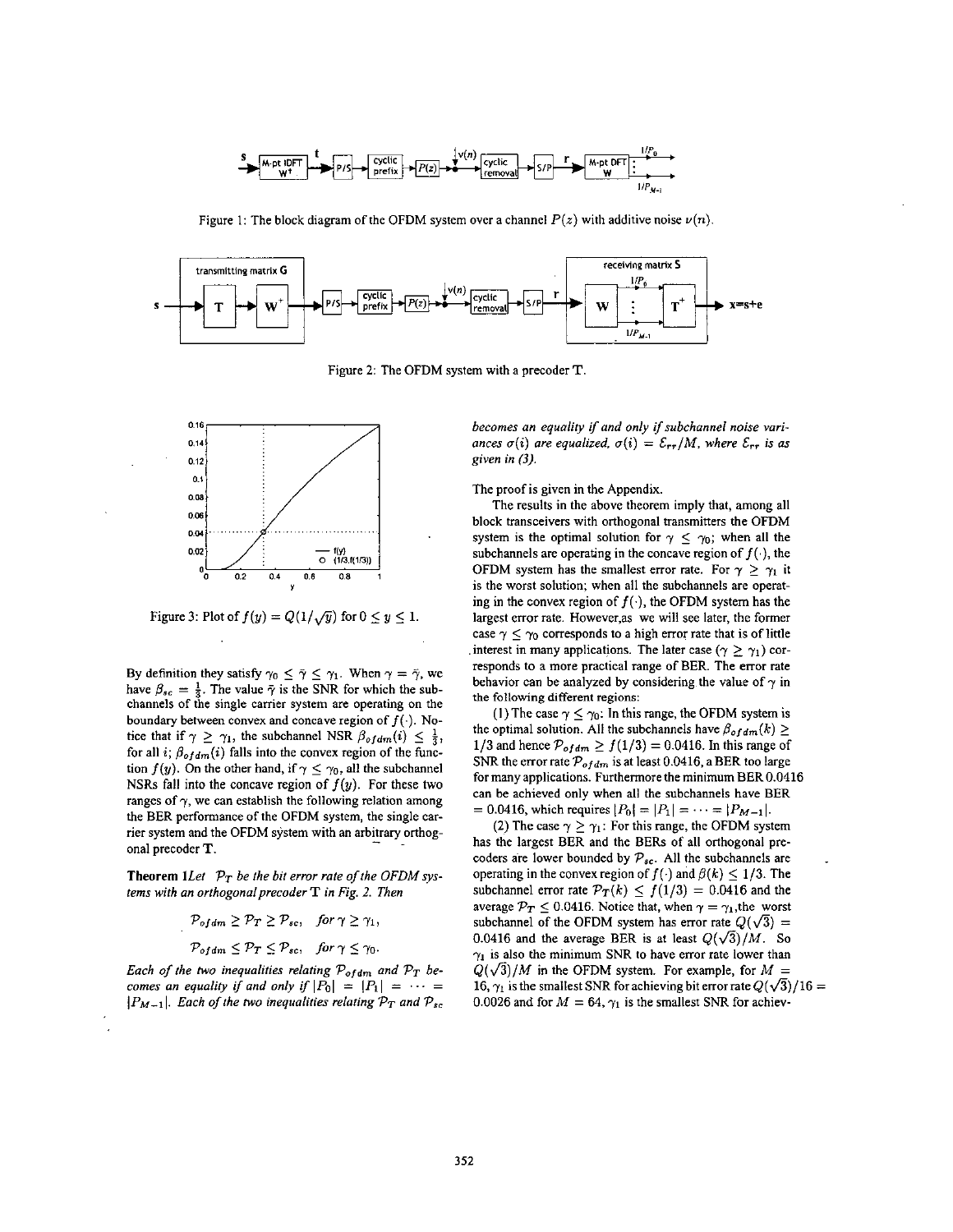ing bit error rate  $Q(\sqrt{3})/64 = 6.4 \times 10^{-4}$ . The case SNR  $\gamma \geq \gamma_1$  corresponds to a more useful range of BER.

(3) The case  $\gamma_0 \leq \gamma \leq \gamma_1$ : For this range,  $P_{ofdm}$  is not necessarily larger or smaller than  $P_{sc}$ . We can plot  $P_{sc}$ and  $P_{ofdm}$  as functions of  $\gamma$ . In most of our experiments, the crossing of the two curves happens at an SNR around  $\bar{\gamma}$ , i.e., the SNR for which  $\beta_{sc}$  falls in the convex region of the function  $f(\cdot)$ .

# Channel Independent Transmitters Achieving *P,,*

Theorem 1 states that, we have  $\mathcal{P}_T = \mathcal{P}_{sc}$  if  $\sigma^2(i)$  are equalized, i.e.,  $N_0 \sum_{k=0}^{M-1} |t_{k,i}|^2 / |P_k|^2 = \mathcal{E}_{rr}$ , where  $\mathcal{E}_{rr}$  as given in (3). In particular, for channel independent solutions of T,we can choose

$$
|t_{m,n}| = \frac{1}{\sqrt{M}}, \quad 0 \le m, n \le M - 1. \tag{8}
$$

In this case all the subchannel BERs are the same,  $\mathcal{P}_T(k) =$  $\mathcal{P}_T = \mathcal{P}_{sc}$ . When *M* is a power of 2, it is known [7]that there is a class of matrices satisfying **(8).** Two well-known solutions **are** the DFT matrix **W** and the Hadamard matrix **H.** When  $T = W$ , the transceiver in [Fig. 2](#page-0-0) becomes the single carrier system in [3]. The Hadamard matrices can be generated recursively. The  $2 \times 2$  **Hadamard matrix is given hv** *-I* 

$$
\mathbf{H}_2 = \frac{1}{\sqrt{2}} \begin{pmatrix} 1 & 1 \\ 1 & -1 \end{pmatrix}.
$$

The  $2n \times 2n$  Hardamard matrix is given in terms of the  $n \times n$ Hardamard matrix by

$$
\mathbf{H}_{2n} = \frac{1}{\sqrt{2}} \begin{pmatrix} \mathbf{H}_n & \mathbf{H}_n \\ \mathbf{H}_n & -\mathbf{H}_n \end{pmatrix}.
$$

The Hadamard matrix is real with elements equal to  $\pm 1$ . The resulting transmitting matrix  $G = W^{\dagger}H$  will be complex. The implementation of Hadamard matrices requires only additions. The complexity of the transceiver is slightly more than the OFDM system due to the two extra Hadamard matrices.

Remarks. The derivations in this paper are carried out for BPSK modulation. The results will be valid for PAM, QAM, and PSK with slight modifications. In these cases, the subchannel bit error rate can be expressed  $\alpha f(c\sigma^2(k)/\mathcal{E}_s)$ , for some constants  $\alpha$  and  $c$  independent of the subchannels. For example, for PAM modulation with each symbol carrying b bits, the subchannel symbol error rate is given by QAM, and PSK with slight modifications. In these cases, thogonal precoder T. For  $\gamma = 5$ .<br>
the subchannel bit error rate can be expressed  $\alpha f(c\sigma^2(k)/\mathcal{E}_s)$ ,  $\mathcal{P}_{sc} \approx 0.004$ . In other words, for<br>
for some constants  $m \alpha f(c \frac{\sigma^2(k)}{\epsilon})$ , where  $\alpha = 2(1-2^{-b})$  and  $c = (2^{2b}-1)/3$ . When SNR  $\gamma$  is small enough such that the subchannels of the OFDM system are operating in the concave region of  $f(\cdot)$ , the OFDM system is the optimal solution. We can verify that the condition for this is  $\gamma \leq \gamma_0$ , whe re  $\gamma_0$  now is



Figure 4: Example 1. Performance comparison of  $P_{ofdm}$ ,  $P_{\text{det}}$  and  $P_{\text{sc}}$  systems for the channel  $P(z)$ .

 $\min_k \frac{3c}{|P_k|^2}$ . Similarly, when the subchannels of the OFDM system are operating in the convex region of  $f(\cdot)$ , the minimum bit error rate is  $\mathcal{P}_{sc}$ . The condition for this is  $\gamma \geq \gamma_1$ , where  $\gamma_1$  now is max $\frac{3c}{\beta^2 k^2}$ .

### **4.** EXAMPLES

We will assume that the noise is AWGN with variance  $2N_0$ . The modulation symbols are BPSK with values equal to  $\pm\sqrt{\mathcal{E}_s}$  and SNR  $\gamma = \mathcal{E}_s/N_0$ . The number of subchannels *M* is 64. The length of cyclic prefix is 3.

**Example 1.** The channel  $P(z)$  used in this example has 4 coefficients  $(L = 3)$ ,  $-1.152 - j1.071$ ,  $0.457 - j1.071$ **j0.286, 0.145** - **jO.129, -0.0546** - **j0.149.** We compute  $\max_i |P_i|^2$  and  $\min_i |P_i|^2$  respectively as 4.34 and 0.55;  $\gamma_0 = \min_i 2/|P_i|^2$  is 0.69 dB and  $\gamma_1 = \max_i 2/|P_i|^2$  is **5.49** dB.

Fig. 4 shows  $P_{ofdm}$  and  $P_{sc}$  for different SNR  $\gamma$ . In the same plot, we also show the BER of the block transceiver when the transmitting matrix G is an orthogonal DCT matrix, denoted as  $P_{dct}$ . In this case, the precoder T given by **WG** does not have the unit magnitude property in (8). Whenever SNR  $\gamma = \mathcal{E}_s/N_0$  is larger than  $\gamma_1 = 5.49$ dB, *Psc* given in **(6)** becomes the minimum BER for any orthogonal precoder T. For  $\gamma = 5.49$  dB, the corresponding  $P_{sc} \approx 0.004$ . In other words, for BER  $\leq 0.004$ , the single carrier system is the optimal solution among all OFDM systems with orthogonal precoders. For  $\gamma \leq \gamma_0$ , the conventional OFDM system is the optimal solution. For  $\gamma = \gamma_0$ , the BER is  $\mathcal{P}_{ofdm} \approx 0.05$ . For either SNR range,  $\gamma \leq \gamma_0$  or  $\gamma \geq \gamma_1$ , the performance of  $\mathcal{P}_{\text{dct}}$  is in between  $\mathcal{P}_{\text{of dm}}$  and  $\mathcal{P}_{sc}$  when  $\gamma \geq \gamma_1$ .

Example *2.* We use a multipath fading channel with **4** coefficients. The coefficients are obtained from independent complex Gaussian random variables with zero mean and variances given respectively by **8/15,4/15, 2/15,** and